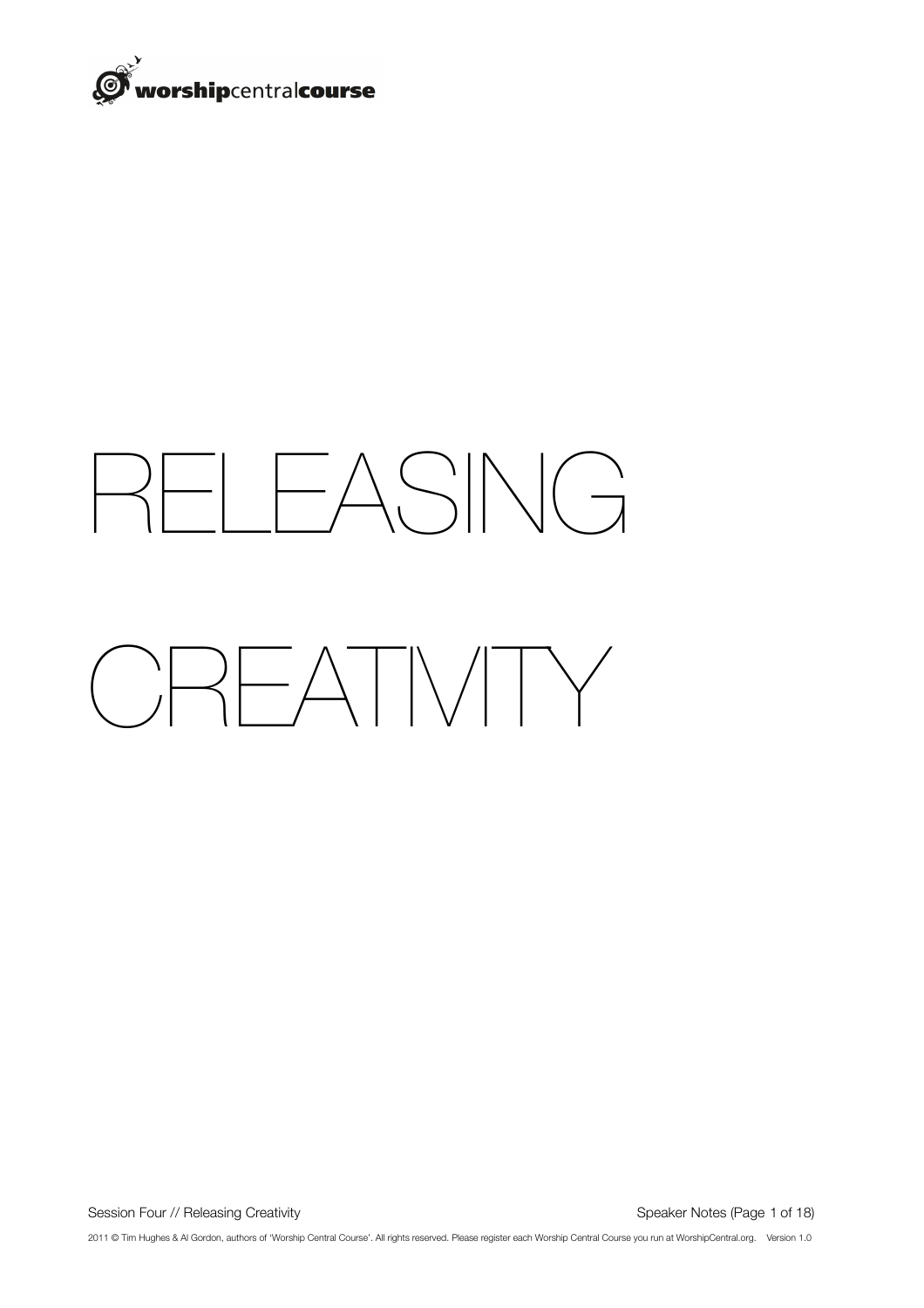

#### Welcome

Thanks for downloading the Speaker Notes for the Worship Central Course. In this fourth session, we've outlined the structure and key points for the talk, and left room for you to add your own examples. Feel free to personalize the examples and make it your own, but we'd please ask that you keep the core material the same, as we want people to be able to get the same Course wherever they are.

We pray this course will be a great blessing to you and your worship team, and we stand with you as you seek to encounter God, equip the worshipper and empower your local church.

Tim Hughes & Al Gordon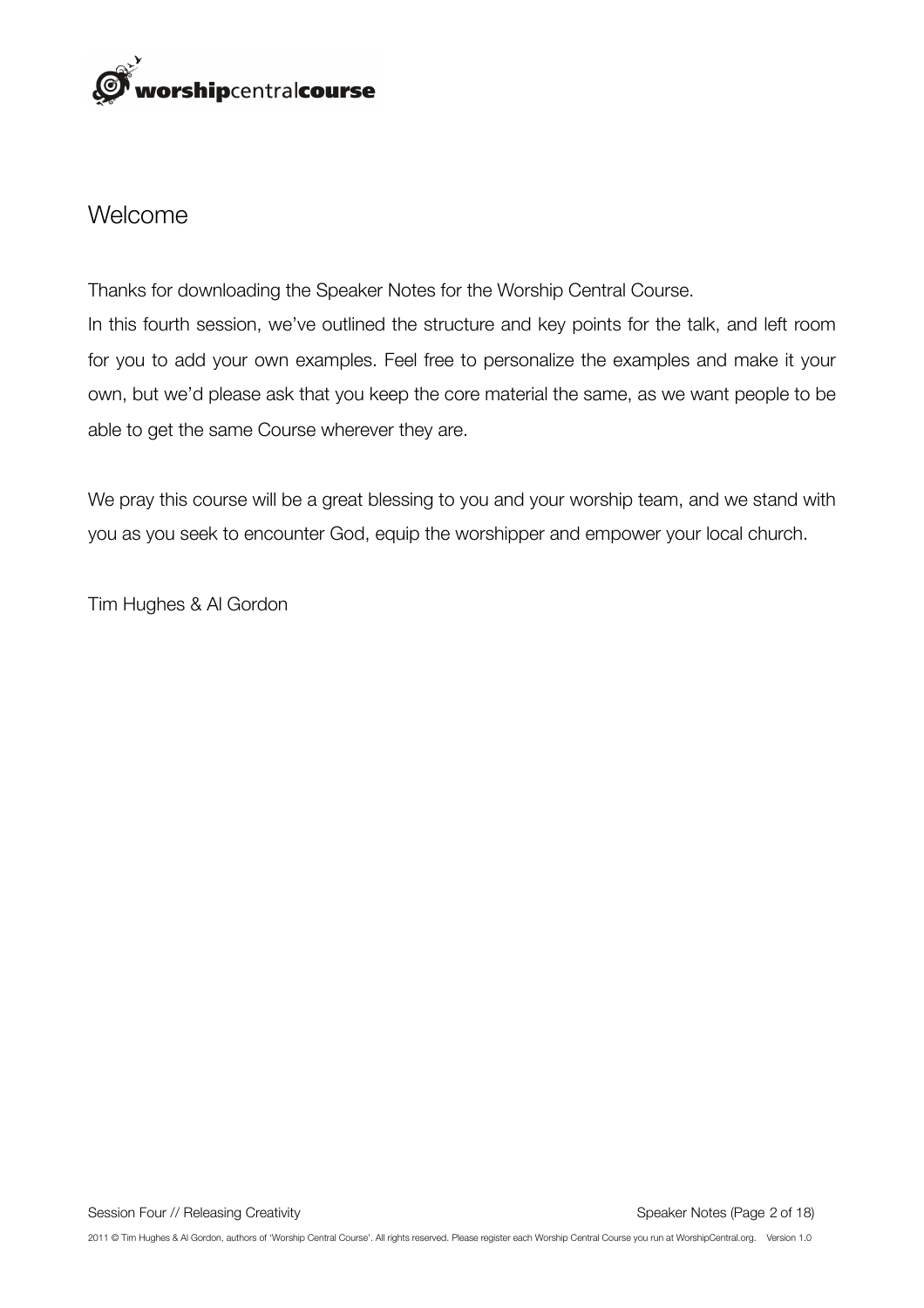

#### Introduction

Welcome to the fourth session of the Worship Central Course. In the last session we started to look at the practicalities of leading worship, and this time we're going to explore how we can release creativity in our team.

#### Prayer

Heavenly Father, we thank you for the gift of creativity, for the blessing it is to us. We pray you would come and speak to us now, stir up in us a vision for what could be, a vision for how we could release creativity. In Jesus' name.

#### The Power of Art

Great art has great power. From a piece of music that overwhelms and moves you to tears, to a painting that fascinates the mind and imagination, to a film that evokes a response and emotion so powerful that it leaves you speechless, the world is ablaze with explosions of creativity that inspire and captivate us. Whether it be through the visual arts, literature, film, architecture, dance, poetry, painting or sculpture, great art sets our hearts on something higher than ourselves.

At its best, great art even has the power to change us. The Catholic priest and writer, Henry Nouwen, was profoundly impacted by Rembrandt's painting of Jesus' parable 'The Return of the Prodigal Son'. 'When I first saw Rembrandt's painting,' wrote Nouwen, 'my intense response to the father's embrace of his son told me that I was desperately searching for that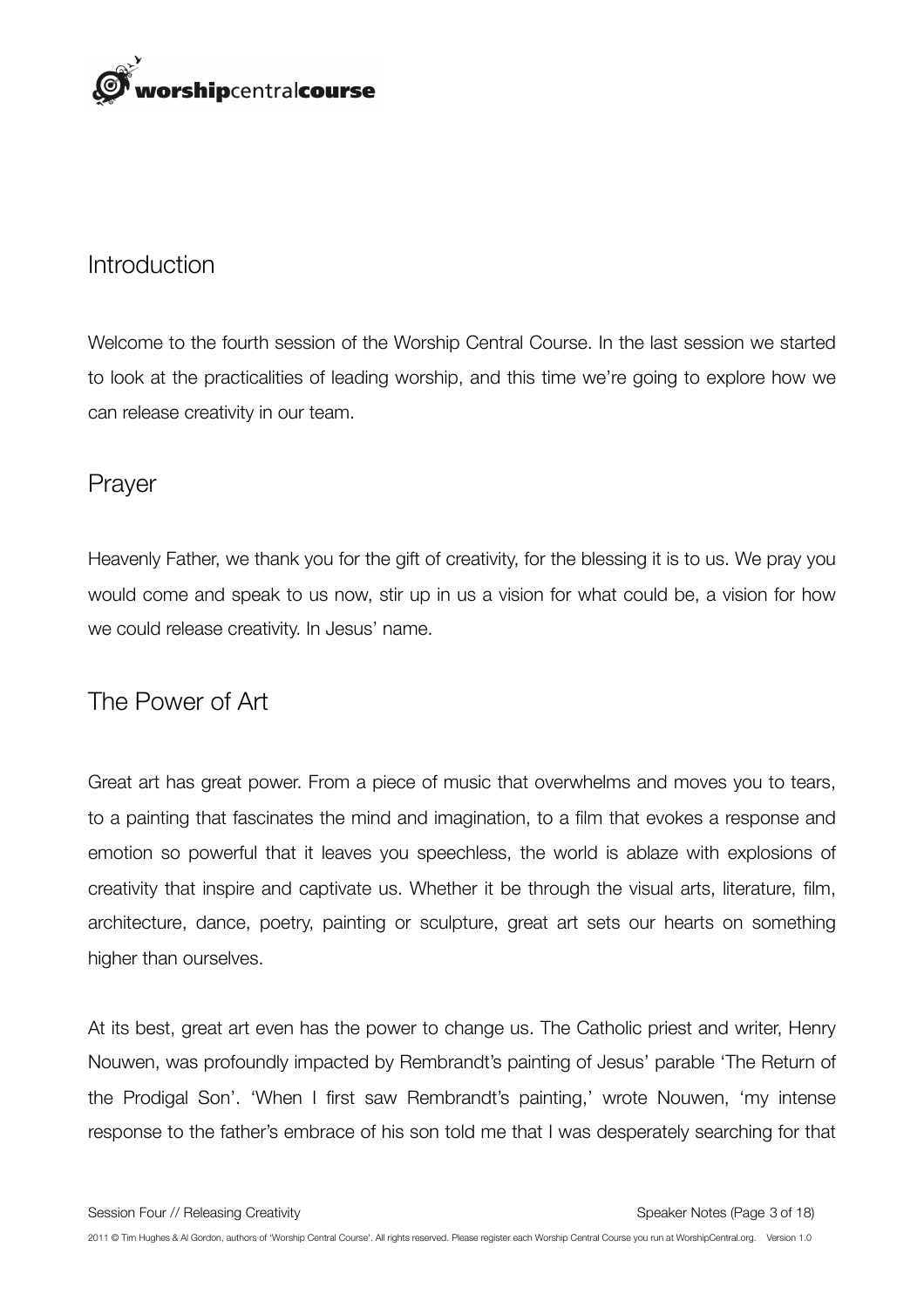

inner place where I too could be held as safely as the young man in the painting.' This one painting became the start of a significant journey of healing for the priest. It gave him an insight into the Father's love, which left him a changed man - who went on to spend much of his life caring for people with learning disabilities.

It's not just visual art that can move us - music has incredible power to affect us, shape our hearts and draw us near to the infinite; it is a glorious and wonderful gift that has the power to transform. We've seen in the past decades how music has defined cultural movements, crossed borders and become the common language of popular culture.

Martin Luther wrote, "Next to the word of God, music deserves the highest praise. She is a mistress and governess of those human emotions which control men or more often overtake them. Whether you wish to comfort the sad, to subdue frivolity, to encourage the despairing, to humble the proud, to calm the passionate or to appease those full of hate… what more affective means of music could you find?" Music allows us to feel and connect with our emotions, to express mysteries and ideas too deep for words.

Music is a fascinating thing: did you know that most toilets flush in the key of E flat? And did you know that, according to research studies, music is proven to have a physical impact: it can help cows produce more milk, entice chickens to lay more eggs and - as one American research program discovered - shorten the length of hospital stay for a premature baby by an average of twelve days. Music can change the way we feel.

#### [Insert Illustration]

*Tim Hughes tells this story 'Recently I visited a high security prison in London, where I was involved leading a workshop for the prisoners on the power of music. With fifty men crowded*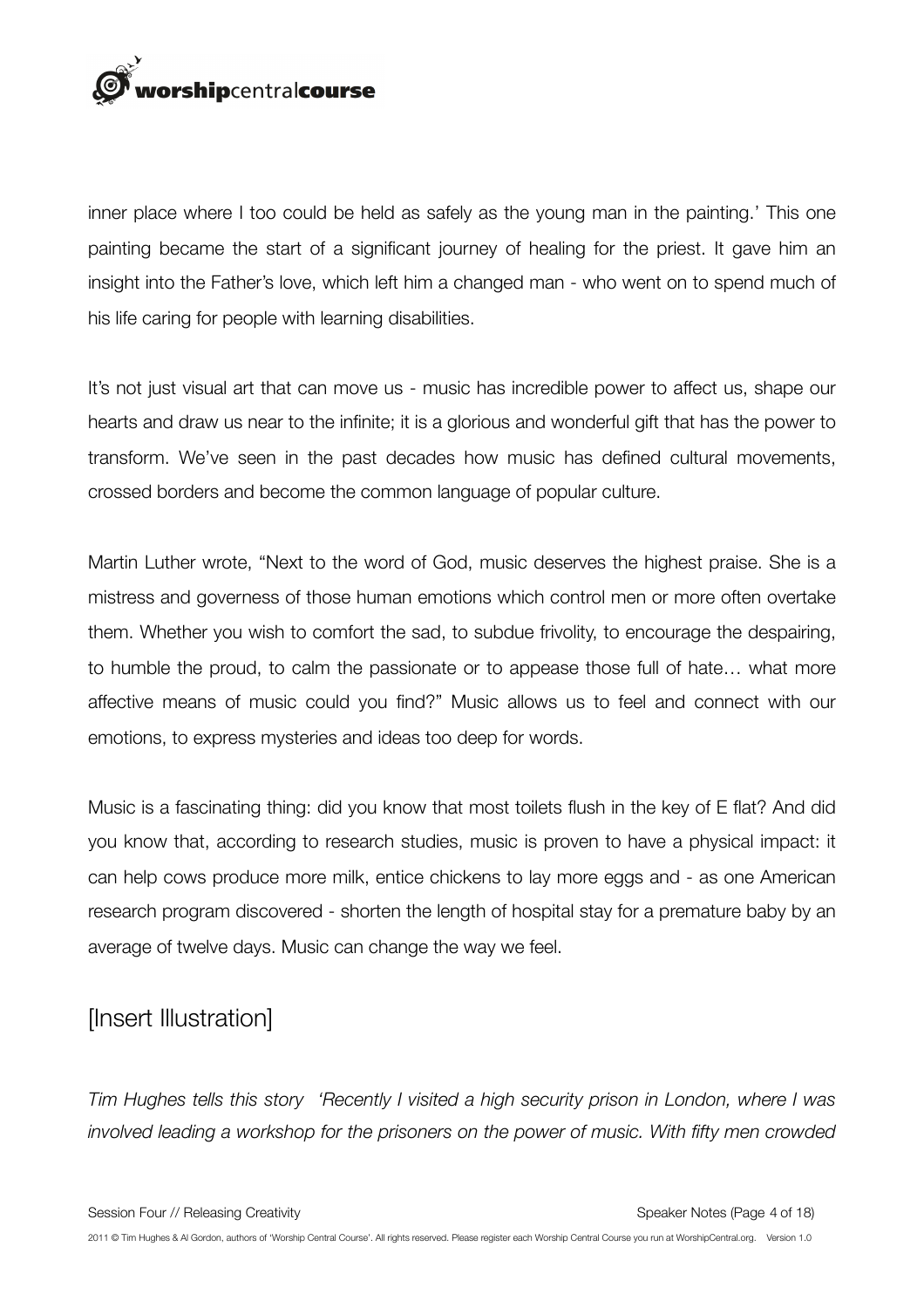## orshipcentralcourse

*into a classroom I began to play different pieces of music and asked them what emotions each song evoked in them. The first song I played was "Song 2" by the British band, Blur – a two-minute long explosion of guitars and raw energy. As the song ended, I asked the men how it made them feel. I began to panic when the biggest guy in the room stood up and said it made him feel "really aggressive." Checking that I had a clear and easy exit to the door I decided to change the mood and put on some Celine Dion.' Tell your own story of a time when you were confronted by the power of music - or retell Tim's if you like.*

### Created to Create

Why is creativity so important? First and foremost, it is because it is in God's nature to create. The Bible begins with these words... "In the beginning, God created..." (Genesis 1:1) He is the great divine Artist. At the very start of his creation of the world he formed the heavens and the earth and saw that what he had made was good. At the sound of his voice creation was spoken into being; the great expanse of water and sky, ocean and land, vegetation bearing fruit of various kind, lights in the sky separating night and day, the seasons, living creatures of every form, and finally mankind, made in God's own image, created to create. Why is creativity important? Because it is the first thing that God chooses to reveal to us about himself - and he's kept it in the family.

Think about the intricate design of the human body. The human ear can hear around 300,000 different tones, whilst our eyes can distinguish between 8 million colour differences. The great scientist Isaac Newton said that the human thumb alone was proof enough for him of the existence of God, such is the wonder of its workings. We have been created by a God who is bursting with creativity, wonder and mystery, so no wonder we want to create as a result.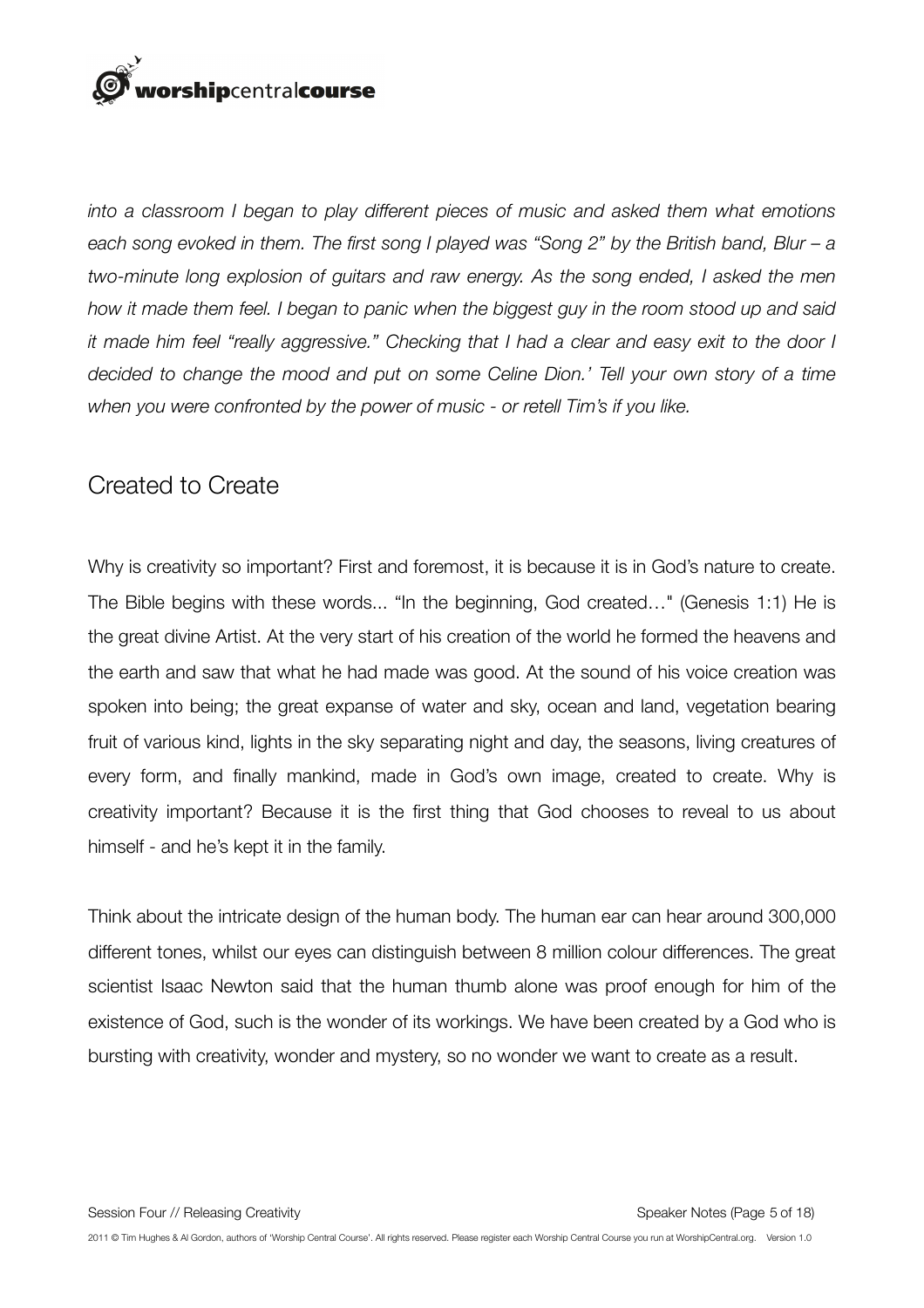

London's St Paul's Cathedral is an architectural wonder. For two hundred and fifty years it was the tallest building in the city, and it's dome remains one of the highest in the world. But search throughout the Cathedral today and you will find no grand monument to its designer Sir Christopher Wren. Instead in a quiet corner there is a plain stone plaque that on which is inscribed, "Reader, if you seek his memorial – look around you." The celebration of Wren's accomplishments could only be expressed through looking at what he had built; the architecture speaks for itself.

The Bible tells us that it's the same with God - the evidence of his creativity is all around us. All through the Scriptures we see that God's creation is alive in song. From the morning stars that sing together (Job 38:7), to the mountains and hills bursting into song (Isaiah 55:12). From the seas that lift up their voice (Psalm 93:3) to the rivers clapping their hands (Psalm 98:4-8).

Alistair McGrath writes that "part of the purpose of the creator is that we should hear the music of the cosmos, and, through loving its harmonies, come to love their composer." Every note, every beat and every sound throughout creation reminds us that there is an infinite God who set the world in motion and who loves us.

Not only does creation sing, but God himself is singing too, like the composer conducting his symphony. The Father is described as rejoicing over us with singing in Zephaniah 3:17. The Son sings his hymn of praise to the Father in Mark 14:26, and in Ephesians, we see that the Holy Spirit inspires our singing, leading our praises. We are encouraged to be filled with the Holy Spirit so that we may "speak to one another with psalms, hymns and spiritual songs. Sing and make music in your heart to the Lord" (Ephesians 5:19). The Godhead, Father, Son and Holy Spirit are caught up in an eternal song.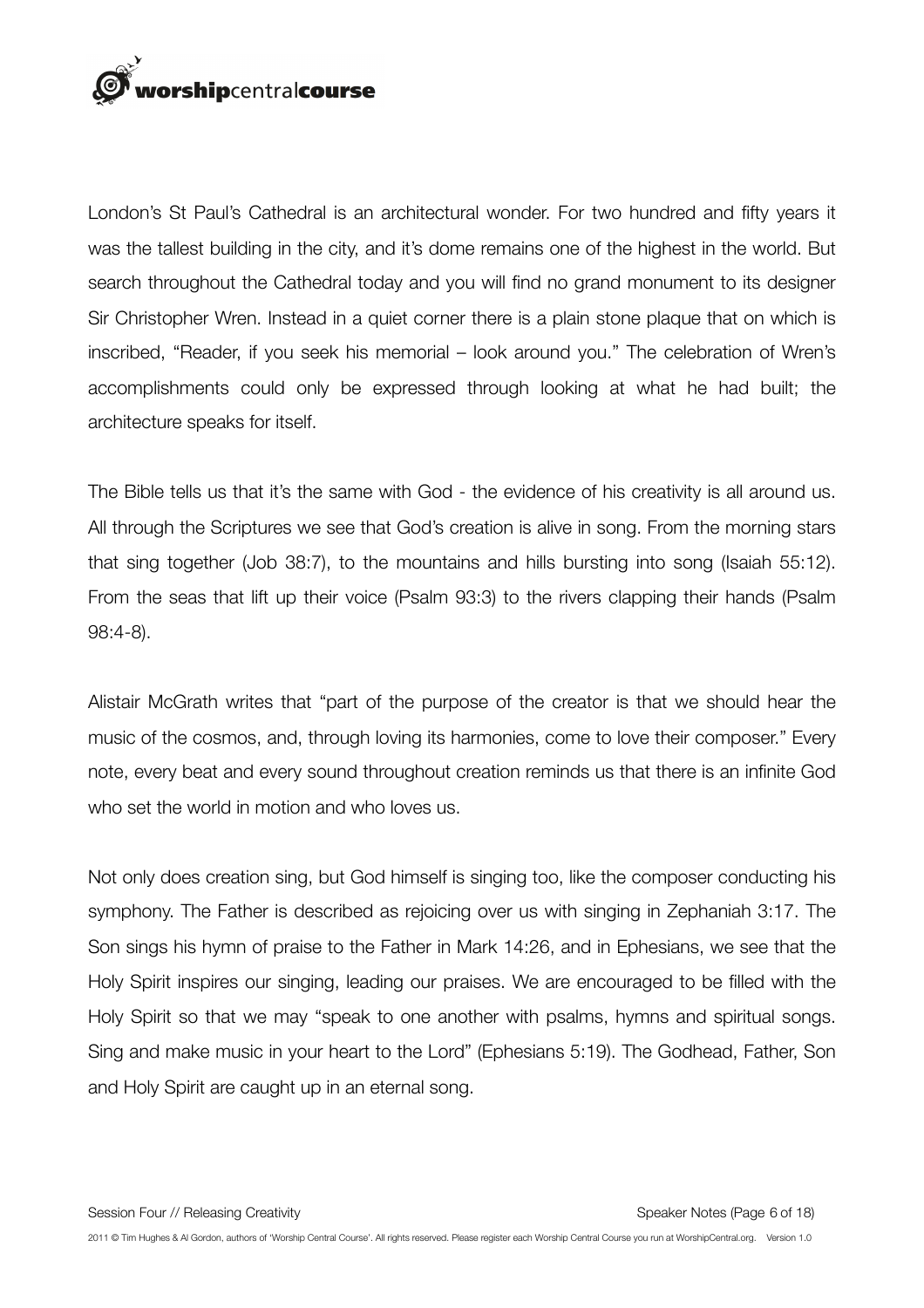

Our creativity is most effective when the Spirit of God is poured out into our lives. Just as the Lord filled Bezalel with his Spirit, allowing him to work with skill in all kinds of crafts (Exodus 31:1-5), so he takes our gifts, multiplies them and makes something profound and wonderful. The more we wait on him, long for his presence and go on being filled with the Spirit, the more we find our creative souls bursting into life.

Charlie Mackesy is a gifted artist who has exhibited his work around the world and he attributes his talent for painting directly to his encounter with Jesus Christ. Describing what happened after his conversion he says 'When I was painting I became very aware of the Holy Spirit. It felt like he was encouraging me to paint things that expressed what I felt about him. I can't describe what I feel for Jesus, but my love for him is completely consuming. As a person, I am restless, fickle and get bored easily. There are only two things I have stuck at in my life – Jesus and my painting. With Jesus I know there is no-where else to go. He is my hope, my focus, my horizon. He is wild.'

Charlie's story echoes that of countless artists over the centuries. The church has been the focal point for great art, and not just architecture or painting. Two giants of the classical world, Bach and Handel, both wrote music specifically to encourage the worship life of their communities. Or what about the hymns that the civil rights movement sang as they marched to end segregation in 1960's America? Their grandparents had written simple songs of freedom while chained by slavery, and their songs still live on today.

Or what about William Booth, founder of the Salvation Army? Booth couldn't bear to watch the church decline and become more and more irrelevant and peripheral to society. So he stole songs from the pubs and streets of England and set the popular melodies of the day to godly lyrics. And this was what he said to his critics: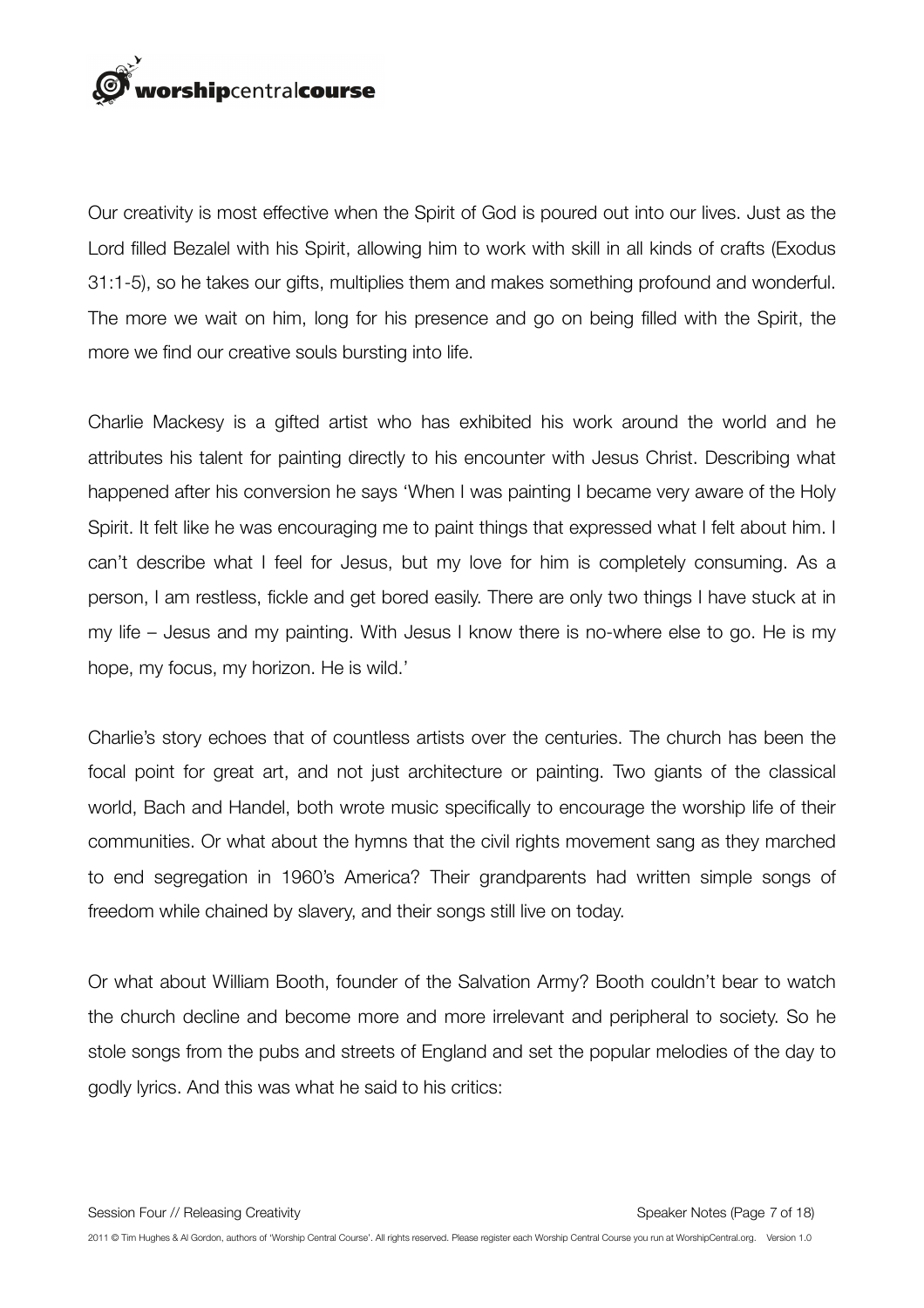

"It is to the soul what wind is to the ship, blowing her onwards in the direction in which she is already steered... Secular music you say? Belongs to the devil does it? Well if it did I would plunder him of it... every note and every strain and every harmony is divine and belongs to us."

Creativity comes from - and belongs to - God. And it remains an essential way that we must use to communicate God's love to the world around us. We need to rise up, think big, reach out to use our gifts and creativity for God's glory. It's no use settling for second best or leaving the great stuff up to someone else - we all need to bring creativity into our worship.

But how? What practical steps can we take to release creativity? Let's look at four steps:

#### 1 Explore

"Children don't drag your feet in this! God has chosen you to take your place before him to serve in conducting and leading worship – this is your life work; make sure you do it and do it well." (2 Chronicles 29:11, The Message)

Hezekiah's words are just as relevant for us today: the pursuit of creative excellence is not only a challenge, but a responsibility.

We all know how tempting it is to rush the process of creativity. We can be eager to finish off our masterpiece and so cut corners or settle for mediocre results, rather than pushing the boundaries and our personal limits to produce something really special. And the real danger comes when we feel that we've mastered our craft; when we feel confident in our ability to write a song, paint a picture or capture a photo.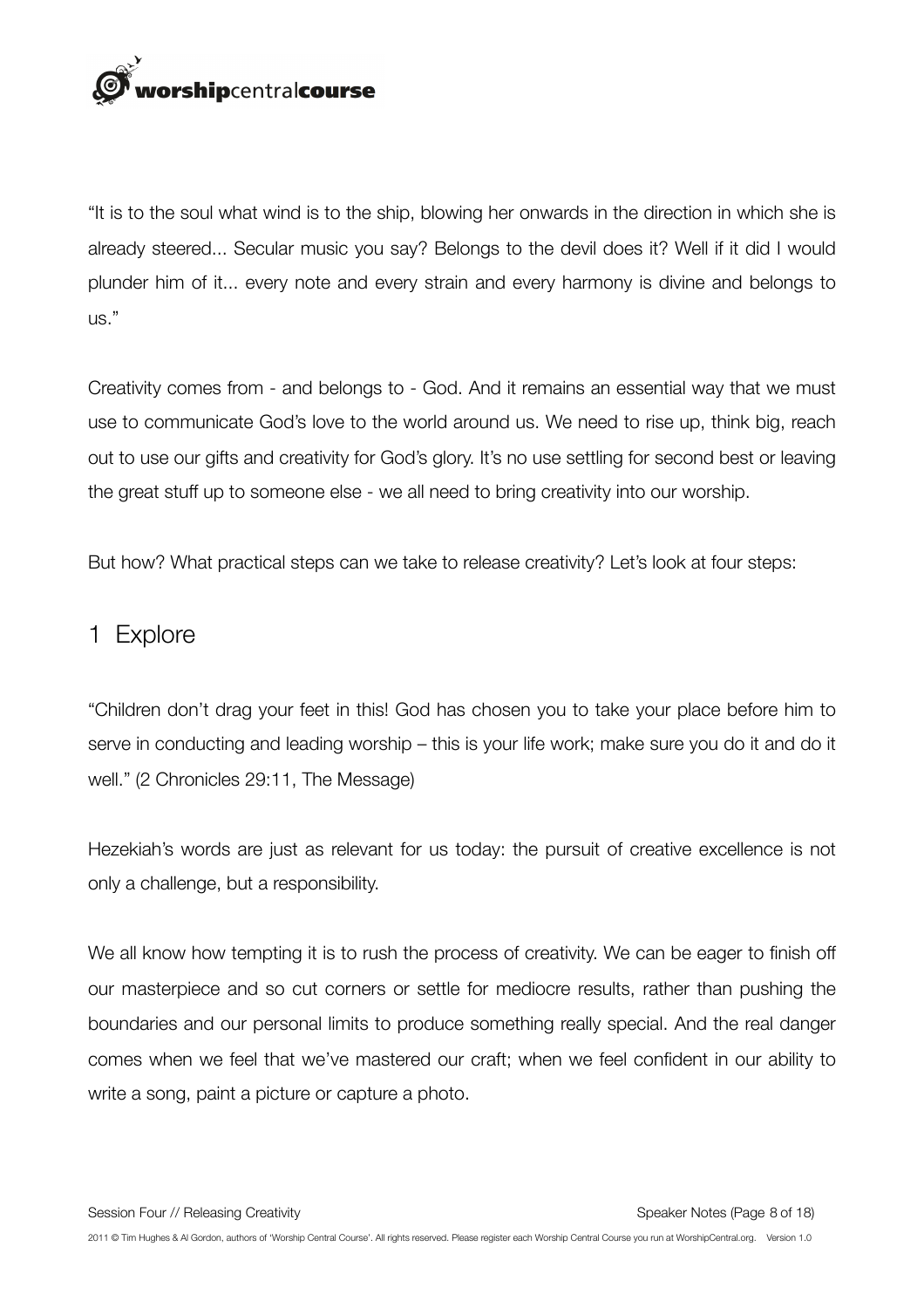

Good is often the enemy of great: when we feel we've mastered something or become proficient in that skill, we need to be so careful. It's easy to get caught in ruts – churning out the same old predictable ideas. They may be good, but they'll probably fall short of being great. As Bishop William Quayle said, "When wonder is dead, the soul becomes a dry bone."

Great artists, designers, wordsmiths and songwriters are prepared to explore; to inquire, to wonder and question; to devote themselves to the process of creativity. But this exploration by its very nature is time consuming. In his book 'Outliers' Malcolm Gladwell suggests that it takes 10,000 hours of practice and study in order to become exceptional in your field. Yes, we're all busy, but without devotion to hard work we're not going to see the results.

In the days after his death, you couldn't move on Twitter or Facebook without coming across a quote from Steve Jobs. As well as being the founder of Apple, he knew a thing or two about creative genius, and it's not surprising that he knew the value of time as well:

'To design something really well you have to get it. It takes a passionate commitment to thoroughly understand something – chew it up, not just swallow it quickly. Most people don't take the time to do that.'

But what should we be doing with our time? That answer is simple: explore everything. Explore the universe in which we live, whatever part or corner or aspect of it that fascinates you. Explore your very relationship with God and explore the ideas, concepts, miracles and truths that flow as a result. Explore in a way that cherishes bewilderment, astonishment and amazement. Steer away from the stale and head with all your passion towards that which oozes life. Explore everything and be prepared to be filled with wonder... do this diligently, over many hundreds and thousands of hours, and you'll find yourself at the birthplace of creativity.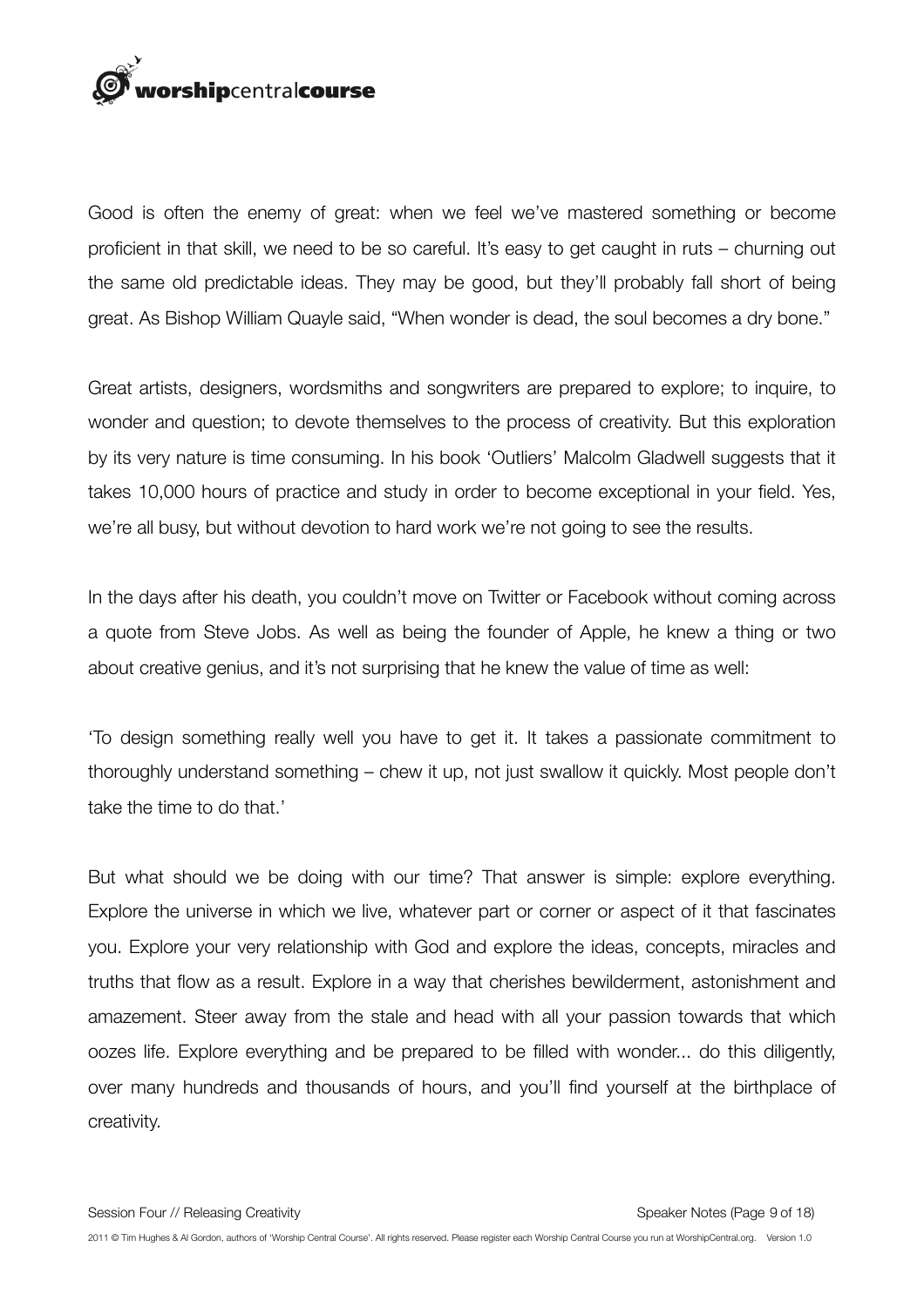

#### 2 Express

Once we've explored the meanings that surround our basic ideas, the time comes for passionate, heartfelt expression. The Russian novelist, Fyodor Dostoyevsky once said, "Only the heart knows how to find what is precious." Creativity must be honest, real and raw. We search for the authentic articulation of our thoughts, feelings, hopes; we unveil our deepest emotions and our yearning for transformation. It was said of the Renaissance artist Fra Angelico (1387-1455) that, "He would never take up his brushes without prayer. Whenever he painted a crucifixion, the tears would stream down his face and it is no wonder that the faces and attitudes of his figures express the depth and sincerity of his Christian piety."

In all forms of art there is a danger of trying to create without allowing our hearts to feel. The Celts had a phrase: "Knowledge is dangerous unless it goes through the heart." We limit ourselves when we try to communicate what we think others want to hear. The challenge of an artist is to avoid simply following trends, sticking to familiar formulas and patterns, working out of our sensibilities alone. This is not creativity released; it is creativity restricted, and it will never hit the mark.

Great creativity comes from a sense of tension, from the twilight between our reality and our longings - the language of the heart. Paul writes in the book of Romans that the whole creation has been groaning. It is the responsibility of the creative community in the church to give voice to this groaning. Jon Foreman, the lead singer of the American band Switchfoot writes:

"The artist is a bridge between despair and hope. The artist, more than anyone else, is responsible for the re-creation, redefinition and rethinking of the world around us. Every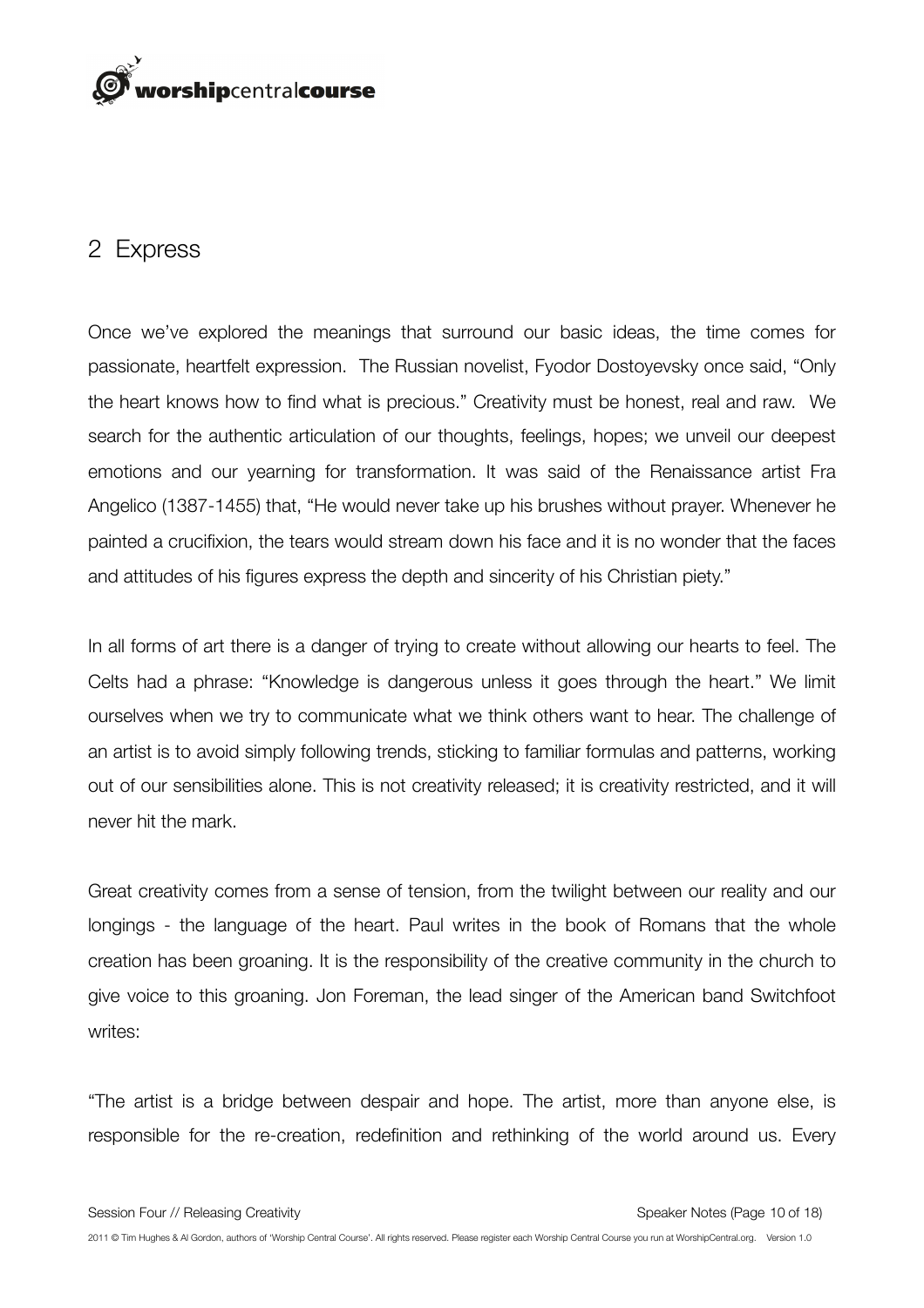

poem, every song, every painting has tremendous possibility." Our art should celebrate, mourn, stir and rouse the church; it should humble the proud and call the weary to battle.

If you want examples you only need to look at the Psalms to see how powerfully songs and poems can affect people. Their authenticity and honesty have brought comfort and renewed strength to so many believers, helping to express the inarticulate speech of the heart. They consist of more than cerebral words written to impress – the Psalms are the out-workings of the joys and struggles of their writers; encounters between the finite and the infinite that resonate with us all.

We see this so clearly in Psalm 51. David, the great King of Israel has succumbed to his lust and had an affair with the object of his desire, Bathsheba. On discovering her pregnant, he attempts to cover his tracks by having her husband killed in battle. It is only when he is confronted by the prophet Nathan that David is convicted of his actions and sin. Humbled and grieved, he pours out his heart before his Maker in a prayer of repentance that inspires the most moving of songs:

"Have mercy on me, O God, according to your unfailing love; according to your great compassion blot out my transgressions. Wash away all my iniquity and cleanse me from my sin… Create in me a pure heart, O God and renew a steadfast spirit within me." (Psalm 51) David wasn't trying to write a song on purity because there was a gap in the market. He wrote about purity because his heart demanded it. It's usually these honest and heartfelt ideas that most powerfully connect with others. Great art will voice and articulate those longings that lie deep within all of us. The author Sheila Davis, speaking to a group of songwriters commented,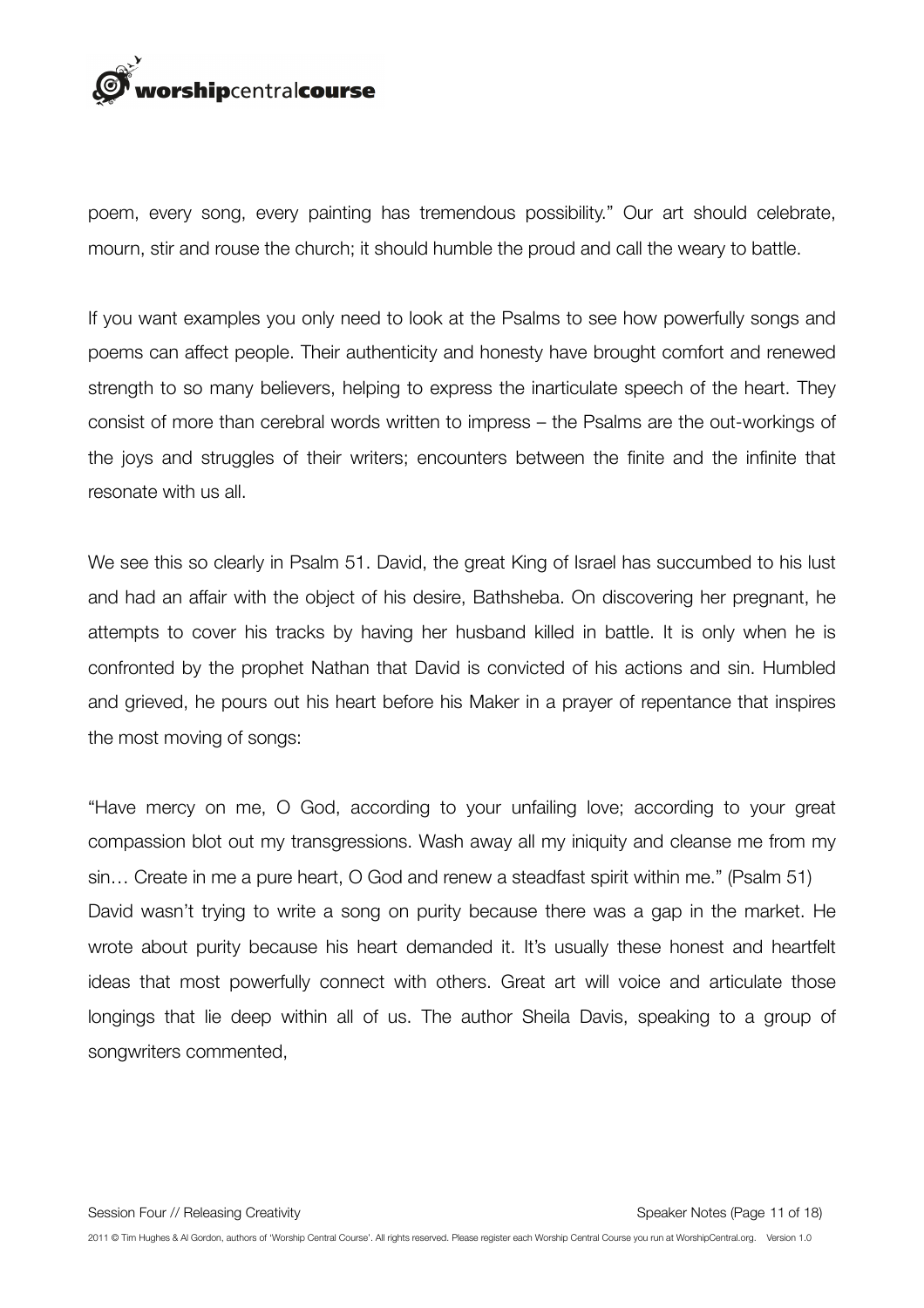

"A song is successful when an audience responds with a recognition that says 'me too… I've felt that… I've seen what you've seen… I know what you mean.' That's what our applause says: the performer is singing not so much to us as for us."

#### 3 Experiment

Next, we must have the courage to experiment. We need to force ourselves out of our comfort zones and encourage an attitude of dangerous, risk-taking creativity. "No great art has ever been made without the artist having known danger," says the artist Rainer Maria Rilke, and this is true of worship too. If we don't think outside the box and try new ideas then we will never truly develop in our work. For instance, for songwriters this may mean writing without our instruments, pushing lyrical boundaries, or using unusual instrumentation. There is great enjoyment to be found in trying new things, however absurd they may seem at first.

So much great work has been as a result of those 'happy mistakes'. As a songwriter this may involve writing without your instrument, pushing lyrical boundaries, or using unusual instrumentation. It's not just limited to music either: the movies are full of examples where creativity just creeps up on people. For instance, whilst writing the Star Wars movies, director George Lucas was editing another film with a colleague who asked Lucas for 'Reel Two, Dialog Two' which he abbreviated to R2D2. Lucas liked the sound of it so wrote it down, and a little bit of film history was made.

Trying something new – perhaps picking up a new instrument or trying out a different way of writing – will help release creativity. "Creativity is allowing yourself to make mistakes. Art is knowing which ones to keep," says the cartoonist Scott Adams, multi-award winning creator of 'Dilbert'.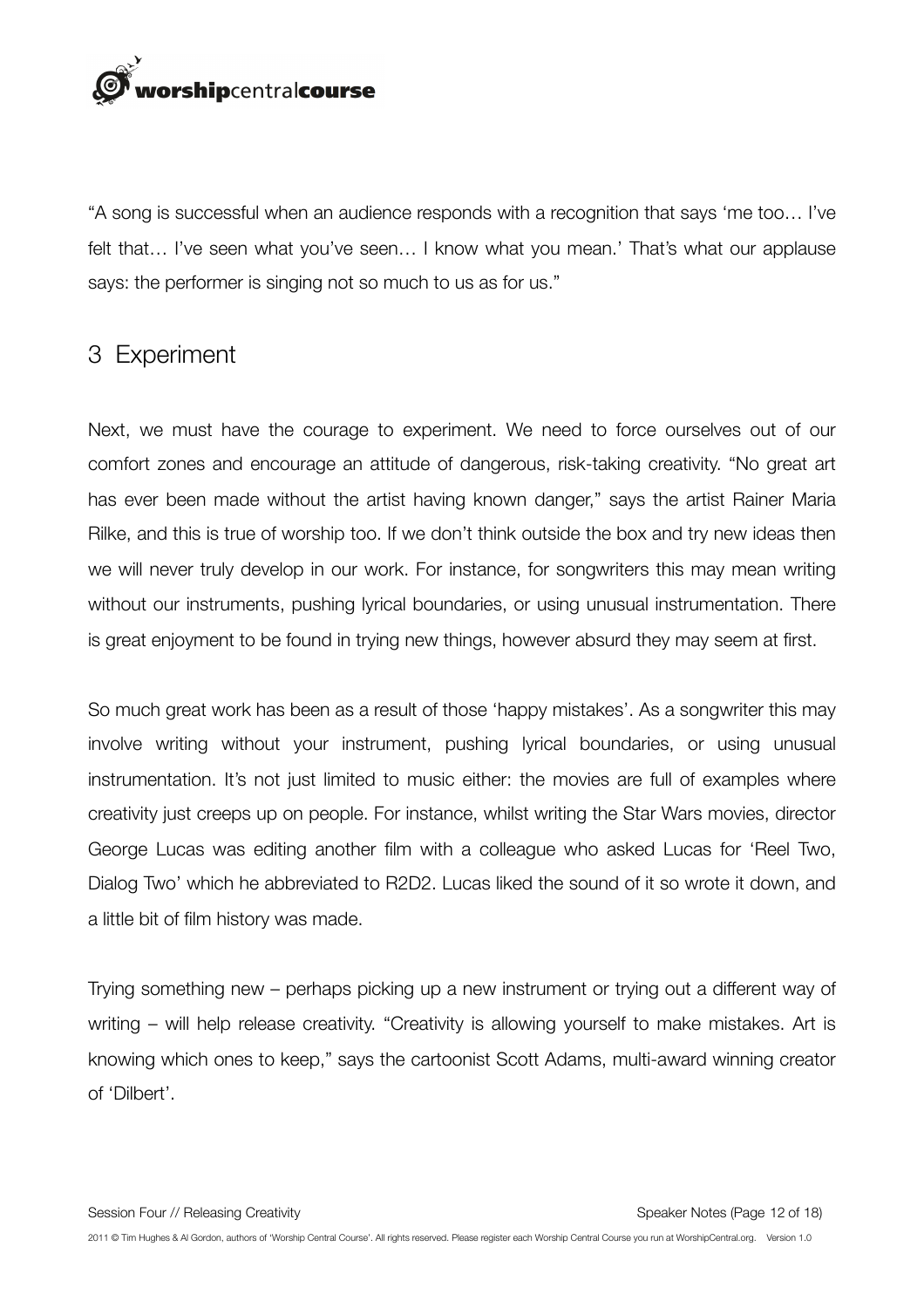

Of course experimentation will always involve courage. It will always carry the possibility that you will get it hopelessly wrong or end up being laughed at, but the rewards are great enough to make this a risk worth taking.

New expressions of creativity often cause a stir. Here's what one paper in America had to say about new forms of worship: "There are several reasons for opposing it. One, it's too new. Two, its often worldly, even blasphemous. The new Christian music is not as pleasant as the more established style. Because there are so many new songs, you can't learn them all. It puts too much emphasis on instrumental music rather than godly lyrics. This new music creates disturbances making people act indecently and disorderly. The preceding generation got along without it. It's a money making scam and some of these new music upstarts are lewd and loose."

Now you may be thinking this is an attack on contemporary worship, but it is in fact a Church leader attacking Isaac Watts, writer of the hymn 'When I survey the wondrous cross' in 1723.

Here's another letter in response to a new hymn:

"Pastor, I am no music scholar; but I feel I know appropriate church music when I hear it. Last Sunday's new hymn, if you can call it that, sounded like a sentimental love ballad one might expect to hear crooned in a saloon. If you insist in exposing us to rubbish like this in God's house, don't be surprised if many of the faithful look for a new place to worship. The hymns we grew up with were all we need."

This letter is opposing the hymn 'Just as I am' written by Charlotte Elliot in 1836. So many of the writers of the classic hymns we enjoy today came under fierce criticism for being radical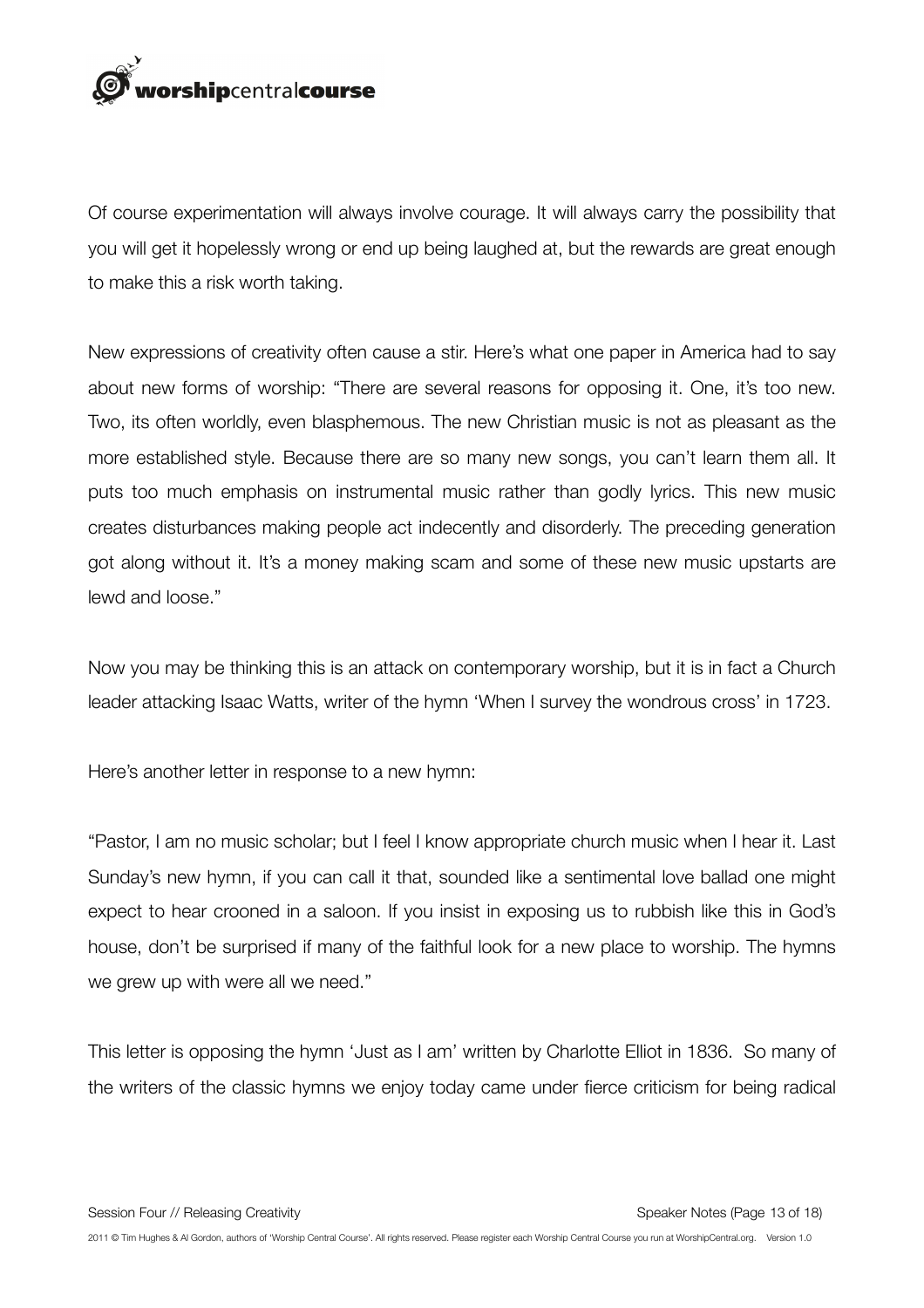

and offensive. Criticism is part of the creative landscape. New ideas may always ruffle a few feathers but we must never shy away from experimentation.

#### 4 Evaluate

It is often said that creativity is 10% inspiration and 90% perspiration. If this is the case, then how can we not be committed to hard work? How can we expect the first draft of a song to be perfect? It will invariably need to undergo a rigorous process of editing, developing and tweaking before it can be considered a 'finished work'. This is what we call 'evaluation' and it can be a painful process. But we must be prepared to ask tough questions of our work, to acknowledge and weed out its weaker elements. We have to be ruthless.

It is important to evaluate each initial song idea. Ask yourself probing questions: Are the lyrics fresh? Is the melody memorable and captivating? Can better words or images be used to communicate the theme? Is it theologically sound? Is there substance to this work? Is the song complete?

Songs of worship spring from encounters of worship. God reveals and inspires, but we then have a responsibility to do our bit, crafting and shaping these songs. The French novelist Emilé Zola once said, "The artist is nothing without the gift, but the gift is nothing without the work".

The song 'Here I Am To Worship', by Tim Hughes, had a rocky start. It took many months, plenty of frustration and lots of time revisiting it to get it into shape. Even when it was finished Tim was unsure whether it really worked - but getting outside opinion from a trusted friend helped. Tell your own story about working on a song for a long time - be honest about the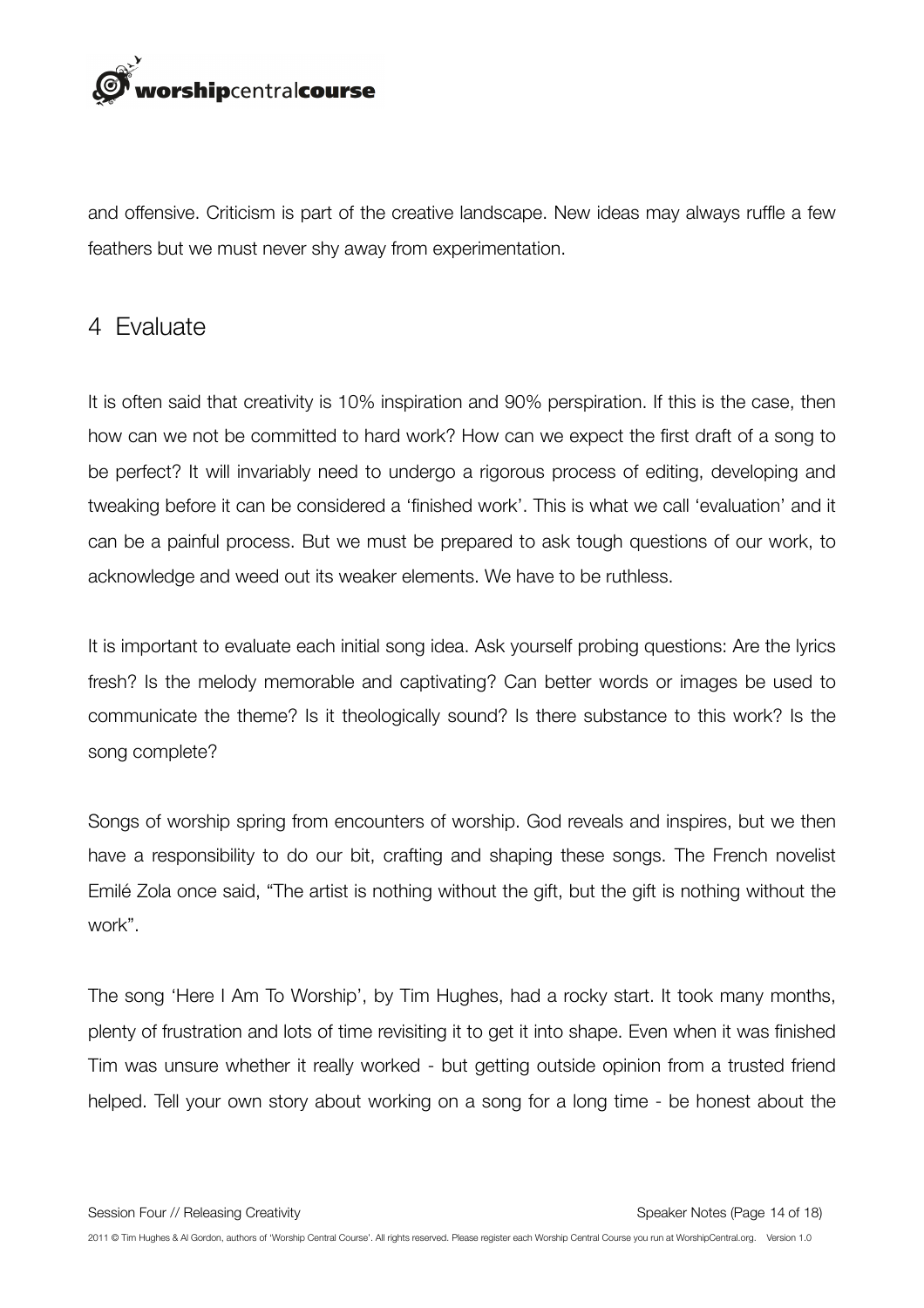

frustrations and the importance of working hard to refine - as well as trusting others to give you insight and wisdom.

The danger when creating art is that we get so close to our work we lose perspective. That's why there often comes a point in the evaluation process at which outside input is needed, a fresh ear to bring a healthy critique. Collaboration like this is an important part of art; no one ever started a revolution on their own. As we evaluate our work it is also crucial to ask other creative and critical minds to review it, as this allows our ideas to be challenged and honed. Proverbs 27:17 reminds us; "As iron sharpens iron, so one man sharpens another", and it's not just musically that we might need help: if our songs are to shape people's understanding of God then it is imperative that they are theologically sound. Involving thinkers and theologians in the process of writing lyrics can be incredibly helpful.

The author Brian Maclaren writes, "In the modern world, theology was done by scholars, and was expressed in books and lectures. In the postmodern world, many of us believe that the theologians will have to leave the library more often and mix with the rest of us. And the best of them will join hands and hearts with poets, musicians, filmmakers, actors, architects, interior and landscape designers, dancers, sculptors, painters, novelists, photographers, web designers and every other artistic brother and sister possible…not only to communicate a postmodern, Christian theology…but also to discern it, discover it."

#### Agony & Ecstasy

There's a wonderful book on the Italian artist Michelangelo called 'The Agony and the Ecstasy'. The title alone perfectly captures the process of producing and creating great art, the phrase describes Michelangelo's incredible illustration of the story of the Bible, which he painted on the ceiling of the Sistine chapel at the beginning of the Sixteenth Century. For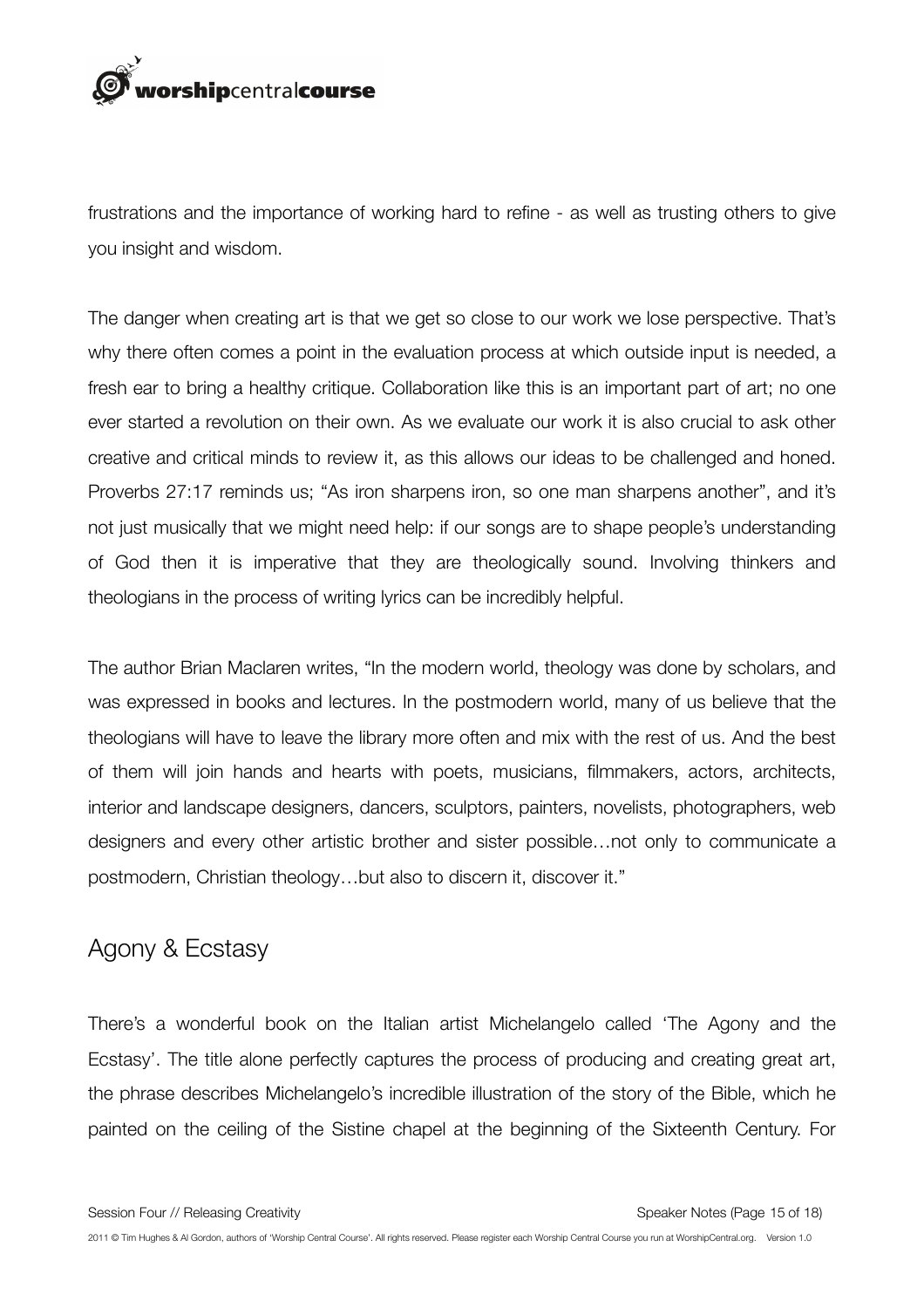

Michelangelo, the expression of his art came at a great cost. The painting of the Sistine Chapel – years spent working in cramped conditions, with endless drips of paint pouring into his eyes – took a huge toll on his body. By the end of the process, he was ruined. But one of the earth's great masterpieces was complete.

The art critic Vasari, a contemporary of Michelangelo's, wrote that "the whole world came running when the vault was revealed, and the sight of it was enough to reduce them to stunned silence". With one act of creativity, Michelangelo had restored "light to a world that for centuries had been plunged into darkness".

Today the painting still shines down on ten thousand visitors every day. Each year, four million people visit the Sistine chapel to marvel at what is considered to be one of the pinnacles of human creativity. It is possibly the most visited work of art in the world, and also the most evangelistic, as people walk around it with headphones on telling them the story of the painting - that is, the gospel - in dozens of different language under the sun.

Shortly after work had begun, Michelangelo discovered to his horror that whole sections of freshly painted ceiling were disappearing in clouds of crippling mould caused by the wet plaster beneath. Entire sections were lost and the great man was inconsolable. The day was saved by a little known assistant - Jacopo L'Indaco - who found a new, mould-proof way of laying the plaster. It was his contribution that ensured the work lasted for generations.

So, while Michelangelo is credited as the artist, the truth is that he would have been nothing without a team around him, mixing the paint, plastering, even painting some sections of the ceiling under his guidance. Creativity at its most powerful and lasting is expressed by a team working together. If we are to see creativity released in our churches, we must learn to work together, to champion each other's ideas and to give each other space and permission to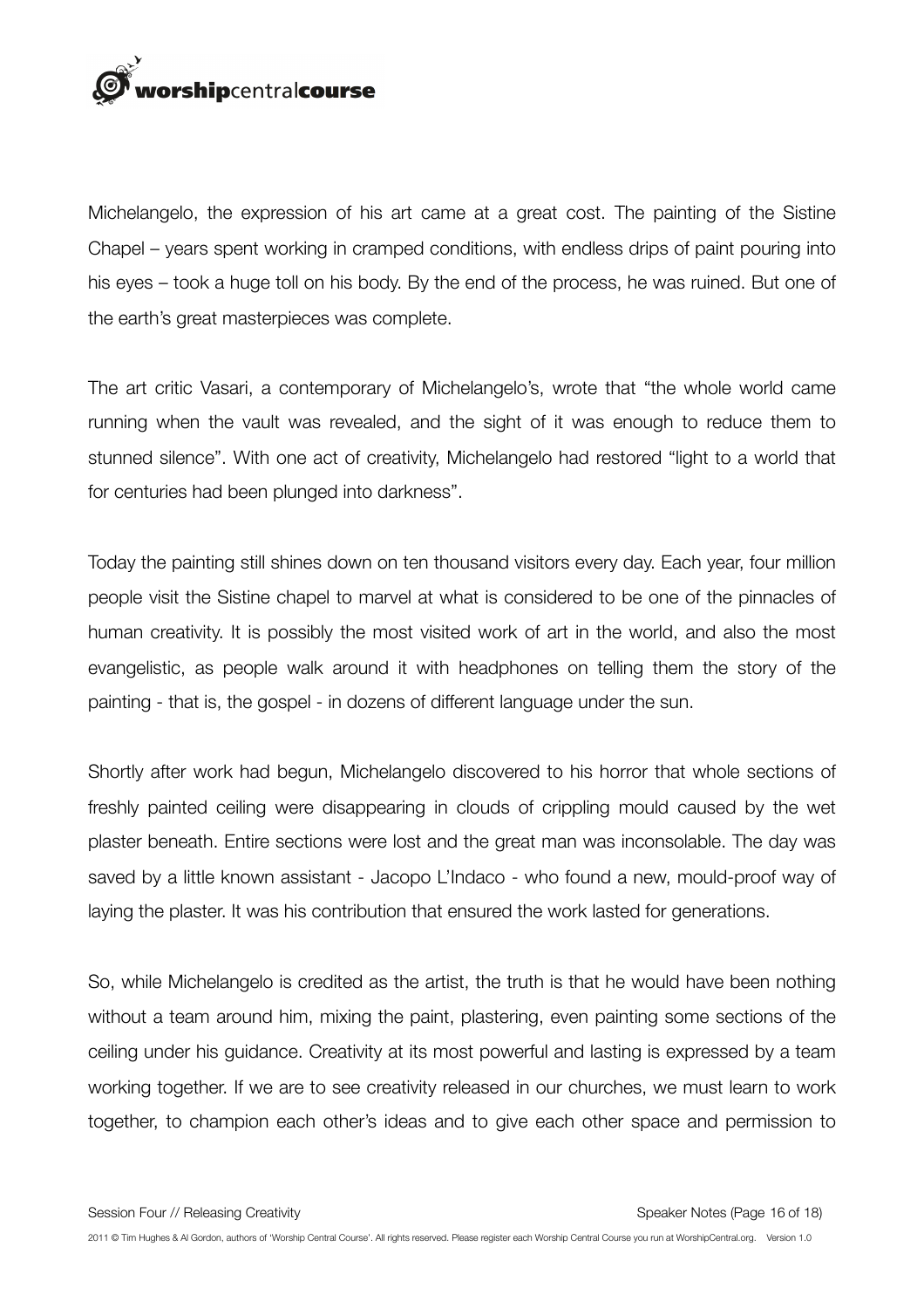

innovate. There will be times when it will go horribly wrong, but unless we innovate we stagnate.

How great would it be if every local church became a cathedral of creativity, producing incredible new art for the glory of God? How wonderful would it be if we were producing art that reflected the work of the Holy Spirit among us in creative ways that stopped people in their tracks? How good would it be to return to the days when people flocked into the Church just because they wanted to glimpse something of God's glory reflected in our creativity? The theologian Mike Lloyd writes that, "The Christian community should be an artistic community. For human beings were made in the image of the creator and are therefore intrinsically creative."

If we want to get there, then the challenge is laid at each of our feet. God's already proved that he is the master creator, the ultimate in expression: the question needs to be asked of us - will we explore without limit? Will we allow our hearts to feel enough pain and joy to be able to express what they discover? Will we be brave enough to truly experiment? And will we commit to the hard work needed to truly evaluate that which we create? And when all's done, will we give all the glory back to the one who is the source of everything?

#### Glory to God Alone

The Baroque composers JS Bach and George Handel were both born in 1685. They were giants, the leading musical lights of their age. In fact to this day they are both regarded as two of the greatest geniuses in the history of music. Each made the world brighter through their work, and to this day you'll still hear their compositions echoing out from concert halls, opera houses and churches all around the world today.